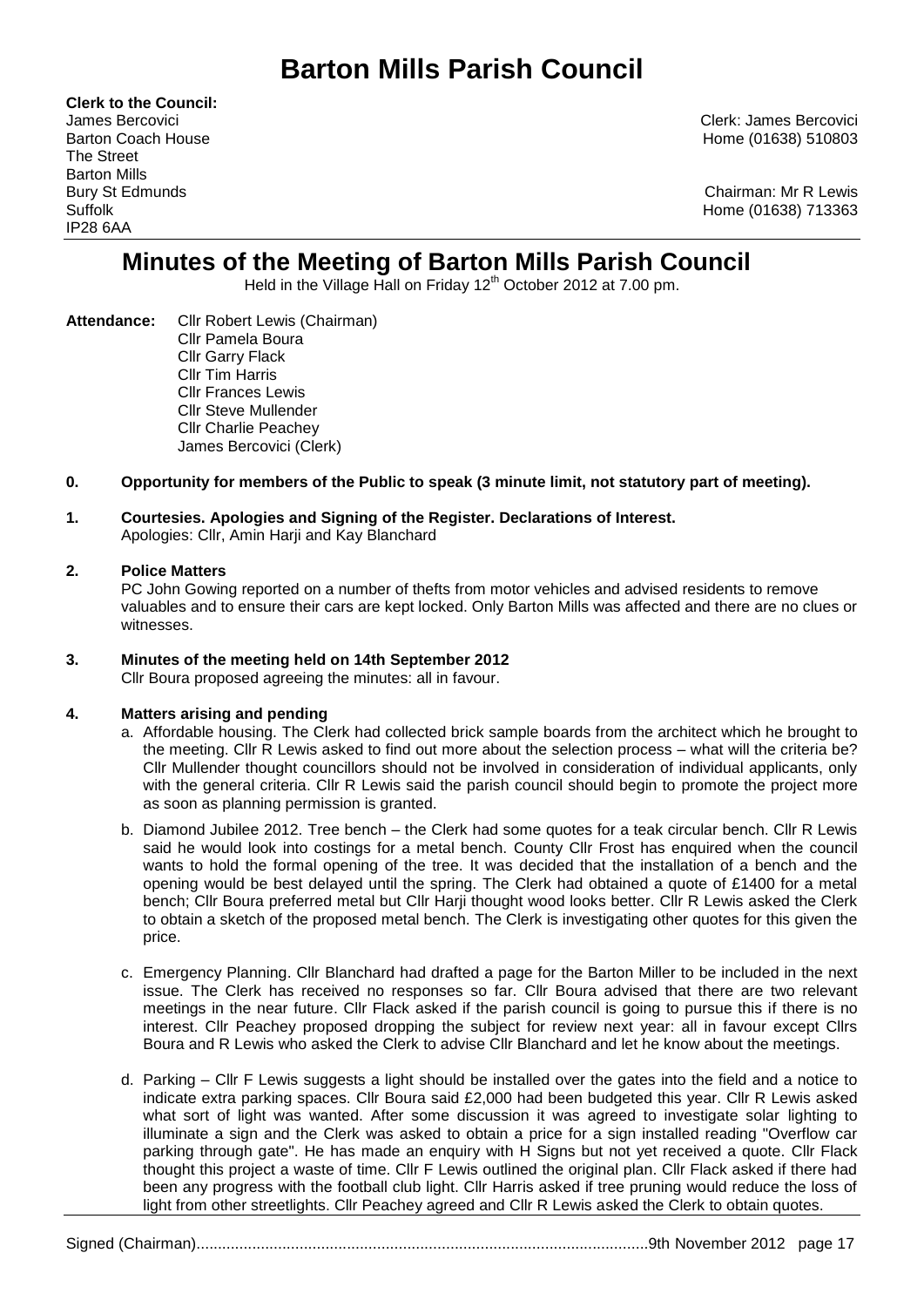- e. Fit Villages the Clerk met with Henry Tapp and discussed what is available and how best to proceed. It was agreed to send in an advertisement for publication in the Barton Miller and to contact organisations.
- f. Boundary wall. Cllr Boura said that Rose Ormbow had asked if the Parish Council would write to her neighbour at 15 The Street regarding the boundary wall between the two properties. No reply received.
- g. Street lighting quote to replace column in Manor View with a Standard Parish Style Lighting Column and Lantern, £1332.30 ex VAT (£570.00 plus VAT per column for the Pearce and Kemp works plus £762.30 ex VAT for the UK Power Networks same day disconnection and reconnection). Cllr Boura proposed accepting the quote: all in favour.
- h. Website Cllr R Lewis said he had met with the Clerk and Cllr F Lewis and identified some currrent problems such as the updating of information and had agreed some minor changes to be immediately implemented. He said the site is not doing what it needs to as there is limited scope for development and said they had looked at some other sites and would get a price for a re-modelling. The Clerk said he would look again at the OneSuffolk option. Cllr R Lewis also said that the site needed more publicity.
- i. Field re-levelling the Clerk said he would look into getting more quotes if he was unable to obtain one from the village groundsman.

#### **5. Reports from the District and County Councillors** Not present.

#### **6. Finance - Standard Payments for approval (inc. VAT)**

- a. £272.00 J Bercovici (clerk's net salary, September 2012) chq.
- b. £68.00 HMRC (PAYE, September 2012) chq. (£204: July September)
- c. £32.54 J Bercovici (clerk's expenses September 2012) chq.

#### **Special payments for approval (inc. VAT)**

- d. £73.25 Proludic (play equipment parts) chq.
- e. £378.00 BDO (external audit fee) chq.

Cllr Boura proposed agreeing all the payments: all in favour.

f. Cllr F Lewis advised the Burrell Trust had agreed to pay the BA Electrical Invoice

#### **7. Planning.**

Note - *ITALICS: Parish Council comments passed to Forest Heath DC.* **Bold: Forest Heath DC decision**

#### **General and for consideration:**

a. F/2012/0569/OUT 22 and part of 24 Mildenhall Road - resubmission of F/2011/0608/OUT - outline application: erection of 2 dwellings (demolition of existing bungalow)

#### **Awaiting Forest Heath decisions and pending appeals.**

b. F/2012/0544/FUL Land at Church Lane – erection of 6 No. affordable houses with new vehicular access and landscaping (Departure from the Development Plan). *Cllr Boura proposed no objection subject to a small amendment that the footpath be extended across all the houses to the driveway to enhance the visitor parking access to the front of all the houses: all in favour.*

Cllr F Lewis asked when publicity would go out for possible residents. Cllr Boura thought the criteria for conditions and procedures for who should be awarded the properties should be set out in the application; the Clerk said he would seek clarification on this. Cllr R Lewis thought the right balance had been struck between shared ownership (two properties) and rental properties (four).

- c. F/2012/0464/FUL Land at Bay Farm installation of a 7.5MW Solar Farm (Major Development) (Departure from the Development Plan). *Cllr Boura proposed no objections: all in favour.*
- d. F/2012/ Use of storage building for the relocation of chalk processing plant including revised layout and modification to the building to accommodate chimney: consultation on planning application which will be determined by Suffolk County Council. Cllr Boura thought there was no problem with this.

#### **Forest Heath Decisions**

e. F/2012/0245/HOU 60 The Street – erection of detached double garage with Media Room/Gym over. Cllr Boura could see no grounds to object although she said she would prefer different windows. Cllr Mullender said he understood the planners had insisted on the windows on the current plans. *Cllr Boura proposed no objection in principle but added the comment that the windows should be changed to match the rest of the house. All in favour.* **REFUSED**